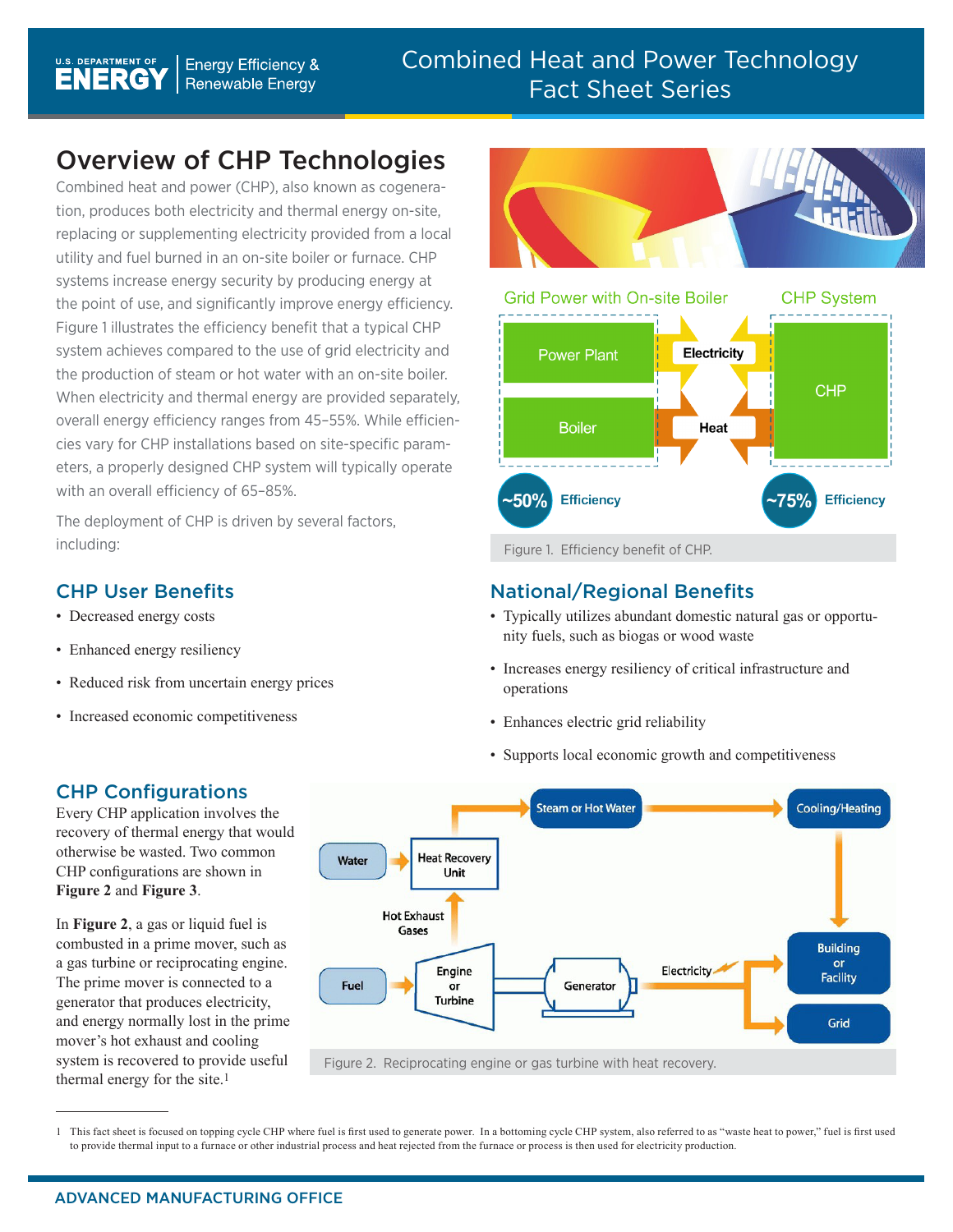In **Figure 3**, fuel is burned in a boiler to produce high pressure steam that is sent to a backpressure or extraction steam turbine. The steam turbine, similar to the prime mover in **Figure 2**, is connected to an electric generator. The steam then exits the turbine at a lower pressure and is used for thermal needs at the site. Boiler/steam turbines are typically used when solid fuels (e.g., coal and biomass) or process waste streams are available for CHP applications.







#### CHP Technologies

CHP systems are often categorized based on the type of prime mover that drives the system. There are five predominant prime mover technologies used for CHP systems: reciprocating engines, gas turbines, microturbines, fuel cells, and boiler/steam turbines.2 Based on 2016 data from the DOE CHP Installation Database, these five technologies account for 97% of all CHP installations and 99% of total capacity in the United States (see **Figure 4**). Data for 2016 show that reciprocating engines represent 55% of all installations, and gas turbines account for 64% of all installed capacity.

#### CHP Performance and Cost **Characteristics**

**Table 1** shows typical characteristics for each of the five CHP technologies. The following bullets provide additional information about the characteristics listed in the table:

**• Electric efficiency** varies by technology and by size with efficiency generally increasing as capacity increases. In general, the highest electric efficiencies are achieved by fuel cells and reciprocating engines, followed by gas turbines, microturbines, and steam turbines.3 With the exception of steam turbines, the electric efficiencies in **Table 1** range from 24% to 42%. Steam turbine CHP systems are unique compared to other CHP technologies because steam turbine CHP installations are typically designed to produce large amounts of thermal energy with electricity generated as a byproduct. Steam turbine CHP systems typically have electric efficiencies below 10%.

<sup>2</sup> Steam turbines are used for both topping and bottoming cycles. This fact sheet is focused on topping cycle CHP systems.

<sup>3</sup> A gas turbine can also be operated in a combined cycle with a steam turbine that converts additional heat into electricity. Combined cycle systems can operate at electric efficiencies as high as 50%.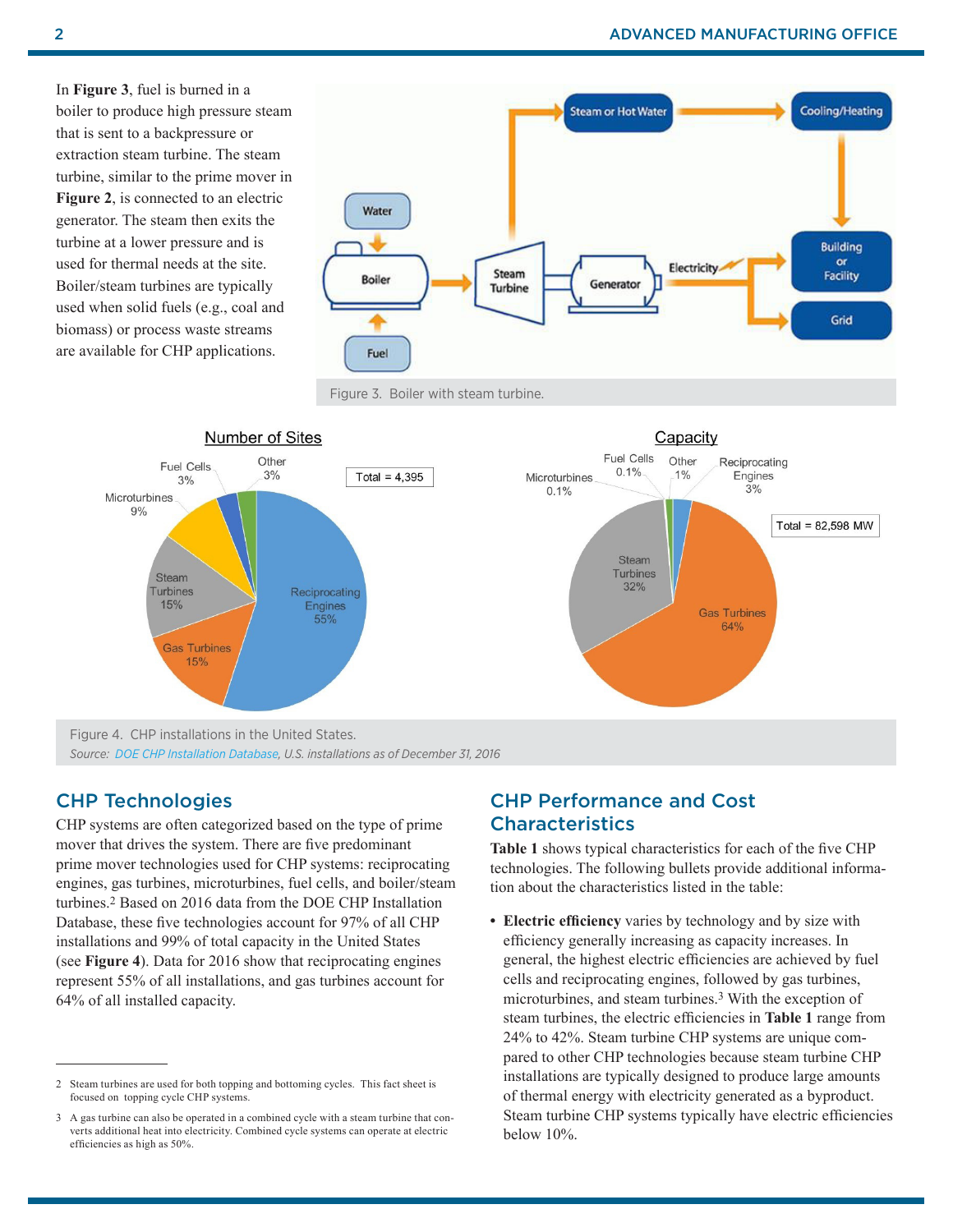# Table 1. Comparison of CHP Characteristics for Typical Systems [1, 2]

| Characteristic                      | <b>Technology</b>                                                                                                                                                                                                                                                                                                                                                                                                                                                                                                                                                                                                                                                                                                                                                                                                                               |                                                                                                                                                                                  |                                                     |                                                                                    |                                                              |
|-------------------------------------|-------------------------------------------------------------------------------------------------------------------------------------------------------------------------------------------------------------------------------------------------------------------------------------------------------------------------------------------------------------------------------------------------------------------------------------------------------------------------------------------------------------------------------------------------------------------------------------------------------------------------------------------------------------------------------------------------------------------------------------------------------------------------------------------------------------------------------------------------|----------------------------------------------------------------------------------------------------------------------------------------------------------------------------------|-----------------------------------------------------|------------------------------------------------------------------------------------|--------------------------------------------------------------|
|                                     | Reciprocating<br><b>Engine</b>                                                                                                                                                                                                                                                                                                                                                                                                                                                                                                                                                                                                                                                                                                                                                                                                                  | <b>Gas Turbine</b>                                                                                                                                                               | <b>Microturbine</b>                                 | <b>Fuel Cell</b>                                                                   | <b>Steam Turbine</b>                                         |
| <b>Size Range</b>                   | 10 kW-10 MW                                                                                                                                                                                                                                                                                                                                                                                                                                                                                                                                                                                                                                                                                                                                                                                                                                     | 1 MW-300 MW                                                                                                                                                                      | 30 kW-330 kW<br>(larger modular units<br>available) | 5 kW-2.8 MW<br>(larger modular units<br>available)                                 | 100 kW-250 MW                                                |
| <b>Electric Efficiency (HHV)</b>    | 30-42%                                                                                                                                                                                                                                                                                                                                                                                                                                                                                                                                                                                                                                                                                                                                                                                                                                          | 24-36%                                                                                                                                                                           | 25-29%                                              | 38-42%                                                                             | $5 - 7%$                                                     |
| <b>Overall CHP Efficiency (HHV)</b> | 77-83%                                                                                                                                                                                                                                                                                                                                                                                                                                                                                                                                                                                                                                                                                                                                                                                                                                          | 65-71%                                                                                                                                                                           | 64-72%                                              | 62-75%                                                                             | 80%                                                          |
| Total Installed Cost (\$/kW) [3]    | $$1,400 - $2,900$                                                                                                                                                                                                                                                                                                                                                                                                                                                                                                                                                                                                                                                                                                                                                                                                                               | $$1,300 - $3,300$                                                                                                                                                                | \$2,500-\$3,200                                     | \$4,600-\$10,000                                                                   | \$670-\$1,100 [4]                                            |
| O&M Cost (¢/kWh)                    | $0.9 - 2.4$                                                                                                                                                                                                                                                                                                                                                                                                                                                                                                                                                                                                                                                                                                                                                                                                                                     | $0.9 - 1.3$                                                                                                                                                                      | $0.8 - 1.6$                                         | $3.6 - 4.5$                                                                        | $0.6 - 1.0$                                                  |
| <b>Power to Heat Ratio</b>          | $0.6 - 1.2$                                                                                                                                                                                                                                                                                                                                                                                                                                                                                                                                                                                                                                                                                                                                                                                                                                     | $0.6 - 1.0$                                                                                                                                                                      | $0.5 - 0.8$                                         | $1.3 - 1.6$                                                                        | $0.07 - 0.10$                                                |
| Thermal Output (Btu/kWh)            | 2,900-6,100                                                                                                                                                                                                                                                                                                                                                                                                                                                                                                                                                                                                                                                                                                                                                                                                                                     | 3,400-6,000                                                                                                                                                                      | 4,400-6,400                                         | 2,200-2,600                                                                        | 30,000-50,000                                                |
| Fuel Pressure (psig) [5]            | $1 - 75$                                                                                                                                                                                                                                                                                                                                                                                                                                                                                                                                                                                                                                                                                                                                                                                                                                        | 100-500 (may<br>require fuel<br>compressor)                                                                                                                                      | 50-140 (may require<br>fuel compressor)             | $0.5 - 45$                                                                         | n/a                                                          |
| <b>Part Load Efficiency</b>         | Good at both part-<br>load and full-load                                                                                                                                                                                                                                                                                                                                                                                                                                                                                                                                                                                                                                                                                                                                                                                                        | Better at full-load                                                                                                                                                              | Better at full-load                                 | Better at full-load                                                                | Good at both part-<br>load and full-load                     |
| <b>Type of Thermal Output</b>       | LP steam, hot water,<br>space heating,<br>chilled water                                                                                                                                                                                                                                                                                                                                                                                                                                                                                                                                                                                                                                                                                                                                                                                         | LP-HP steam, hot<br>water, process<br>heating, chilled water                                                                                                                     | LP steam, hot water,<br>chilled water               | LP steam, hot water,<br>chilled water                                              | LP-HP steam, hot<br>water, chilled water                     |
| <b>Fuel</b>                         | Steam turbines<br>Can be operated with a wide range of gas and liquid fuels. For CHP,<br>Hydrogen, natural<br>the most common fuel is natural gas.<br>for CHP are used<br>gas, propane,<br>methanol<br>primarily where a<br>solid fuel (e.g., coal<br>or biomass) is used<br>in a boiler.                                                                                                                                                                                                                                                                                                                                                                                                                                                                                                                                                       |                                                                                                                                                                                  |                                                     |                                                                                    |                                                              |
| <b>Applications</b>                 | CHP is ideal for sites that have steady thermal and electric loads. Examples include:<br>$\bullet$<br>o Industrial - chemical plants, refineries, pulp and paper mills, wastewater treatment facilities, food<br>processing sites<br>Commercial - hospitals, nursing homes, laundries, hotels, health clubs<br>$\circ$<br>Institutional & Residential - universities, prisons, multi-family buildings<br>$\circ$<br>As noted in this table, steam turbines used in CHP applications have relatively low power to heat ratios and are<br>$\bullet$<br>used primarily with solid fuel boilers. Rather than using a low power to heat ratio steam turbine, sites that have<br>access to gas fuels (e.g., natural gas or biogas) generally install prime movers with higher power to heat ratios,<br>such as reciprocating engines or gas turbines. |                                                                                                                                                                                  |                                                     |                                                                                    |                                                              |
| <b>Emissions</b>                    | CHP technologies are capable of meeting or exceeding air quality regulations throughout the United States,<br>including states such as California that have demanding limits for NOx, CO, and VOC emissions. To achieve<br>compliance, a CHP technology may need to integrate an exhaust treatment technology such as an oxidation<br>catalyst or a selective catalytic reduction system.                                                                                                                                                                                                                                                                                                                                                                                                                                                       |                                                                                                                                                                                  |                                                     |                                                                                    |                                                              |
| Other                               | Reciprocating engines<br>start quickly and<br>operate on typical<br>natural gas delivery<br>pressures.                                                                                                                                                                                                                                                                                                                                                                                                                                                                                                                                                                                                                                                                                                                                          | Gas turbines and microturbines have low<br>engine-out emissions and require no cooling.<br>A fuel gas compressor may be required to<br>deliver the specified inlet gas pressure. |                                                     | Fuel cells are quiet,<br>have low emissions,<br>and produce high<br>quality power. | Steam turbines<br>require a boiler or<br>other steam source. |

Notes: 1. Unless noted otherwise, information adapted from U.S. Department of Energy, *[CHP Technology Fact Sheet Series](https://energy.gov/eere/amo/combined-heat-and-power-basics#factsheet)*, 2016.

2. All performance and cost characteristics are typical values and are not intended to represent a specific product.

3. Costs will vary depending on site specific conditions and regional variations.

4. Costs shown are for a steam turbine only, and do not include costs for a boiler, fuel handling equipment, steam loop, and controls.

5. Adapted from Catalog of CHP Technologies, U.S. Environmental Protection Agency Combined Heat and Power Partnership, 2015.